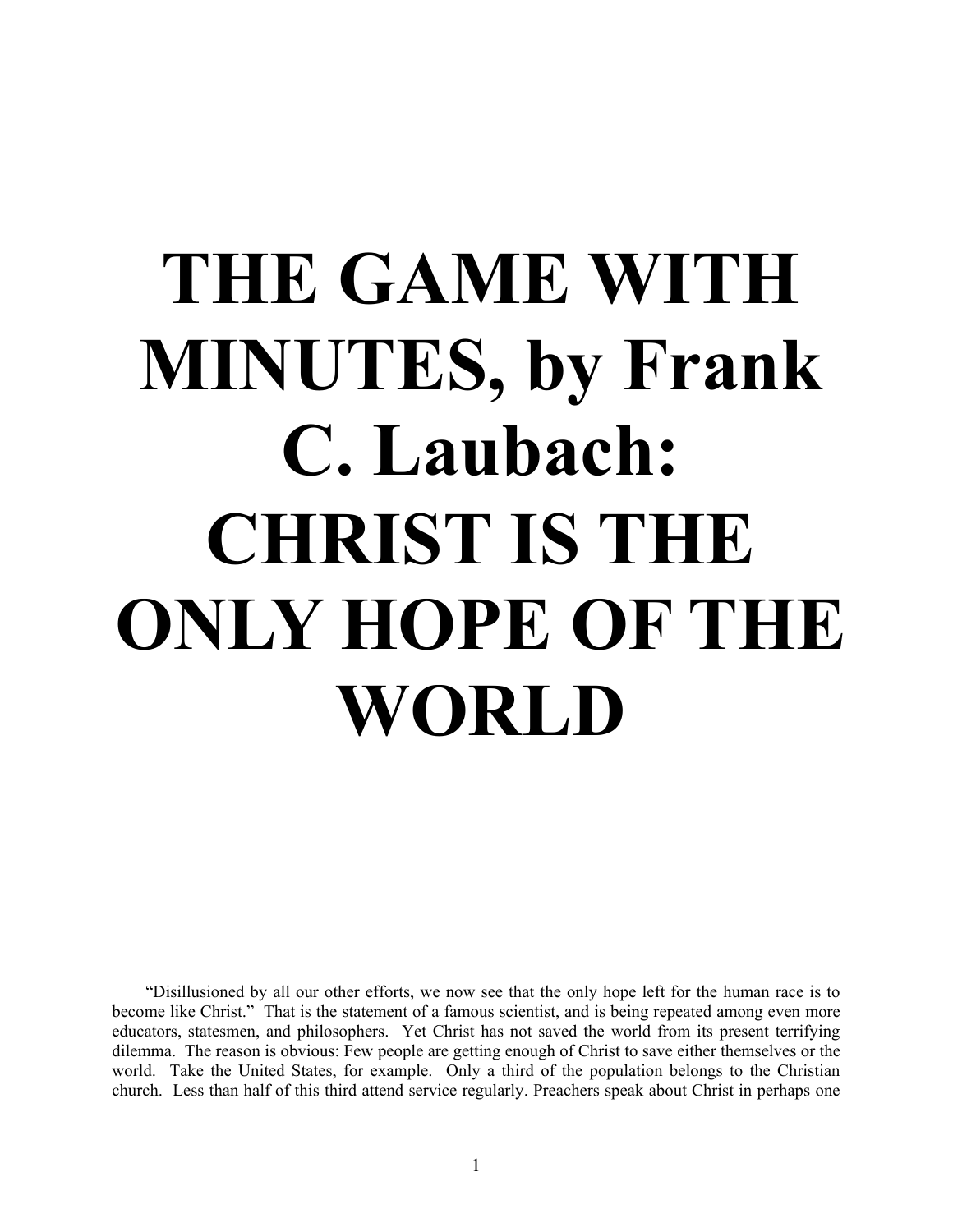service in four —thirty minutes a month! Good sermons, many of them excellent, but too infrequent in presenting Christ.

Less than ten minutes a week given to thinking about Christ by one-sixth of the people is not saving our country or our world; for selfishness, greed, and hate are getting a thousand times that much thought. What a nation thinks about, that it is. We shall not become like Christ until we give Him more time. A teachers' college requires students to attend classes for twenty-five hours a week for three years. Could it prepare competent teachers or a law school prepare competent lawyers if they studied only ten minutes a week?

Neither can Christ, and he never pretended that he could. To his disciples he said: "Come with me, walk with me, talk and listen to me, work and rest with me, eat and sleep with me, twenty-four hours a day for three years." That was their college courses—"He chose them," the Bible says, "that they might be with him," 168 hours a week!

All who have tried that kind of abiding for a month know the power of it—it is like being born again from center to circumference. It absolutely changes every person who does it. And it will change the world that does it.

How can a man or woman take this course with Christ today? The answer is so simple a child can understand it. Indeed unless we "turn and become like children" we shall not succeed.

1. We have a study hour.. We read and reread the life of Jesus recorded in the Gospels thoughtfully and prayerfully at least an hour a day. We find fresh ways and new translations, so that this reading will never be dull, but always stimulating and inspiring. Thus we walk with Jesus through Galilee by walking with Him through the pages of His earthly history.

2. We make Him our inseparable chum. We try to call Him to mind at least one second of each minute. We do not need to forget other things nor stop our work, but we invite Him to share everything we do or say or think. Hundreds of people have experimented until they have found ways to let Him share every minute that they are awake. In fact, it is no harder to learn this new habit than to learn the touch system in typing, and in time one can win a high percentage of his minutes with as little effort as an expert needs to write a letter.

'While these two practices take all our time, yet they do not take it from any good enterprise. They take Christ into that enterprise and make it more resultful. They also keep a man's religion steady. If the temperature of a sick man rises and falls daily the doctor regards him as seriously

ill. This is the case with religion. Not spiritual chills and fevers, but an abiding faith which gently presses the will toward Christ all day, is a sign of a healthy religion.

Practicing the presence of God is not on trial. It has already been proven by countless thousands of people. Indeed, the spiritual giants of all ages have known it. Christians who do it today become more fervent and beautiful and are tireless witnesses. Men and women who had been slaves of vices have been set free. Catholics and Protestants find this practicing the presence of God at the heart of their faith. Conservatives and liberals agree that here is a reality they need. People who are grateful for what this booklet has done for them are ordering wholesale quantities to give to friends. Letters from all parts of the world testify that in this game multitudes are turning defeat into victory and despair into joy.

The results of this program begin to show clearly In a month. They grow rich after six months, and glorious after ten years.

Somebody may be saying, "All this is very orthodox and very ancient." It is indeed, the secret of the great saints of all ages. "Pray without ceasing," said Paul, "in everything make your wants known unto God." "As many as are led by the Spirit of God these are the sons of God."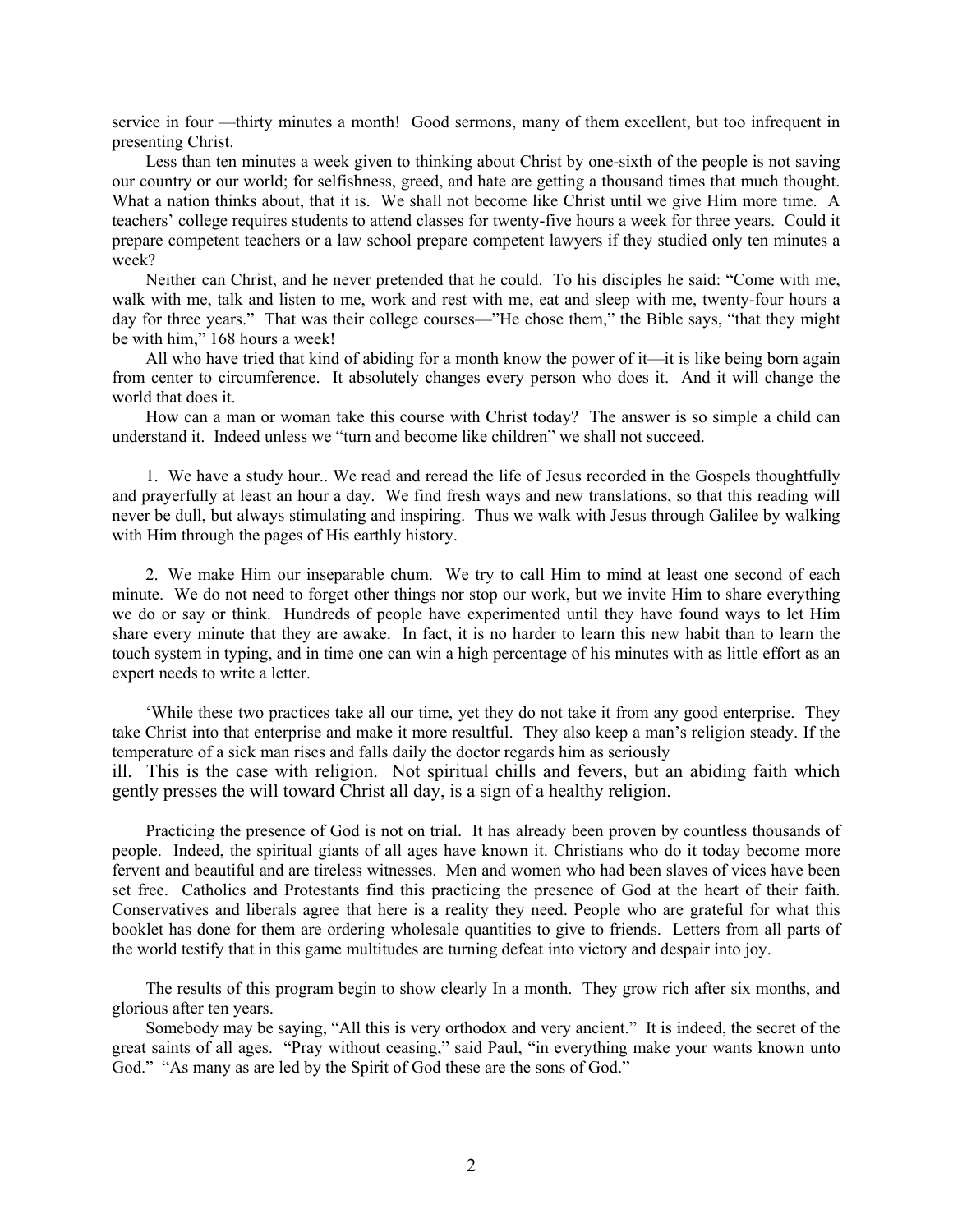#### **HOW WE WIN THE GAMES WITH MINUTES**

Nobody is wholly satisfied with himself. Our lives are made up of lights and shadows, of some good days and many unsatisfactory days. We have learned that the good days and hours come when we are very close to Christ, and that the poor days come whenever we push Him out of our thoughts. Clearly, then, the way to more consistent high level is to take Him into everything we do or say or think.

Experience has told us that good resolutions aren't enough. We need to discipline our lives to an ordered regime. The "Game with Minutes" is a rather lighthearted name for such a regime in the realm of the spirit. Many of us have found it to be enormously helpful. It is a new name for something as old as Enoch, who "walked with God." It is a way of living which nearly everybody knows and nearly everybody has ignored. Students will at once recognize it as fresh approach to Brother Lawrence's "Practicing the Presence of God."

We call this a "game" because it is a delightful experience and an exhilarating spiritual exercise; but we soon discover that it is far more than a game. Perhaps a better name for it would be "an exploratory expedition," because it opens out into what seems at first like a beautiful garden; then the garden widens into a country; and at last we realize that we are exploring a new world. This may sound like poetry, but it is not overstating what experience has shown us. Some people have compared it to getting out of a dark prison and beginning to LIVE. We still see the same world, yet it is not the same, for it has a new glorious color and a far deeper meaning. Thank God, this adventure is free for everybody, rich or poor, wise or ignorant, famous or unknown, with a good past or a bad—"Whosoever will, may come." The greatest thing in the world is for everybody!

You will find this just as easy and just as hard as forming any other habit. You have hitherto thought of God for only a few seconds or minutes a week, and He was out of your mind the rest of the time. Now you are attempting, like Brother Lawrence, to have God in mind each minute you are awake. Such drastic change in habit requires a real effort at the beginning.

Many of us find it very useful to have pictures of Christ where our eyes will fall on them every time we look around. A very happy hobby is to collect the most friendly pictures of Christ, pocket size, so that we can erect our own shrine in a few seconds.

# **HOW TO BEGIN**

Select a favorable hour; try how many minutes of the hour you can remember God at least ONCE each minute; that is to say, bring God to mind at least one second out of every sixty. It is not necessary to remember God every second, for the mind runs along like a rapid stream from one idea to another.

Your score will be low at first, but keep trying, for it constantly becomes easier, and after a while is almost automatic. It follows the well known laws of habit forming. If you try to write shorthand you are at first very awkward. This is true when you are learning to play a piano, or to ride a bicycle, or to use any new muscles. When you try this "game with minutes" you discover that spiritually you are still a very weak infant. A babe in the crib seizes upon every thing at hand to pull himself to his feet, wobbles for a few seconds and falls exhausted. Then he tries again, each time standing a little longer than before. We are like that babe when we begin to try to keep God in mind. We need something to which we can cling. Our minds wobble and fall, then rise for a new effort. Each time we try we shall do better until at last we may be able to remember God as high as ninety per cent of the whole day.

## **HOW TO TRY THE EXPERIMENT IN CHURCH**

You have a good chance of starting well if you begin in church—provided the sermon is about God. When our congregation first tried it, we distributed slips of paper which read: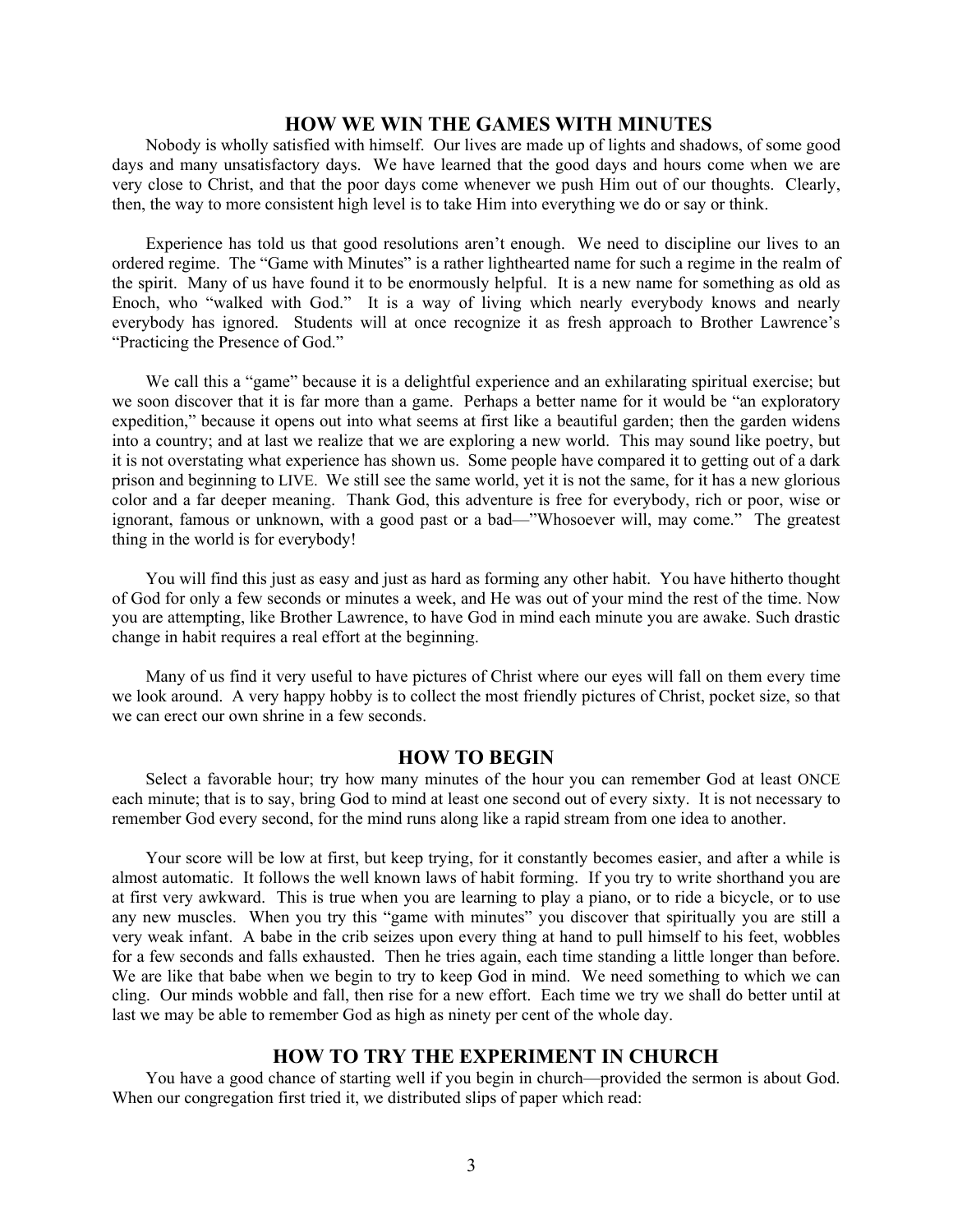#### GAME WITH MINUTES

Score Card

During this hour I thought of God at least once each minute for different minutes. Signed

At the opening of the service the pastor made this announcement: "Everybody will be asked to fill this score card at the end of one hour. In order to succeed, you may use any help within reach. You may look at the cross, or you may leaf through your hymn book or Bible, looking for the verses that remind you of God."

The sermon that Sunday explained how to play the game. At the end of the hour, the score cards were collected. The congregation reported scores ranging from five to sixty minutes. The average was forty-four minutes, which meant 73 percent of the hour. For beginners this was excellent. Such an experiment, by the way, will encourage the congregation to listen better than usual, and will remind the preacher to keep his sermon close to God.

If you score *75* percent in church, you can probably make a rather good score for the rest of the day. It is a question of being master of every new situation.

Never use a score card more than an hour, and not that long if it tires you. This is a new delight you are learning, and it must not be turned into a task.

#### **WHILE GOING HOME FROM CHURCH**

Can you win your game with minutes while passing people on the street? Yes! Experiments have revealed a sure way to succeed: offer a swift prayer for the people at whom you glance. It is easy to think an instantaneous prayer while looking people straight in the eye, and the way people smile back at you shows that they like it! This practice gives a surprising exhilaration, as you may prove for yourself. A half-hour spent walking and praying for all one meets, instead of tiring one, gives him a sense of ever heightening energy like a battery being charged. It is a tonic, a good way to overcome a tired feeling.

Some of us walk on the right side of the pavement, leaving room for our unseen Friend, whom we visualize walking by our side, and we engage in silent conversations with Him about the people we meet. For example, we may say: "Dear Companion, what can we do together for this man whom we are passing?" Then we whisper what we believe Christ would answer.

#### **WHERE TO LOOK FOR CHRIST**

We have a right to use any aid that proves useful. One such aid is to think of Christ as in a definite location. To be sure, He is a spirit, everywhere at once—and therefore anywhere we realize Him to be. Many of us win our game nearly all of some days by realizing His unseen presence sitting in a chair or walking beside us. Some of us have gazed at our favorite picture of Him until it floats before our memories whenever we glance at His unseen presence, and we almost see Him. Indeed, many of us do see Him in our dreams. Others, like St. Paul, like to feel Him within the breast; many, like St. Patrick, feel Him all around us, above, below, before, behind, as though we walked in His kindly halo. We may have our secret ways of helping us to realize that He is very near and very dear.

# **ON A TRAIN OR IN A CROWD**

We whisper "God" or "Jesus" or "Christ" constantly as we glance at every person near us. We try to see double, as Christ does—we see the person as he is and the person Christ longs to make of him.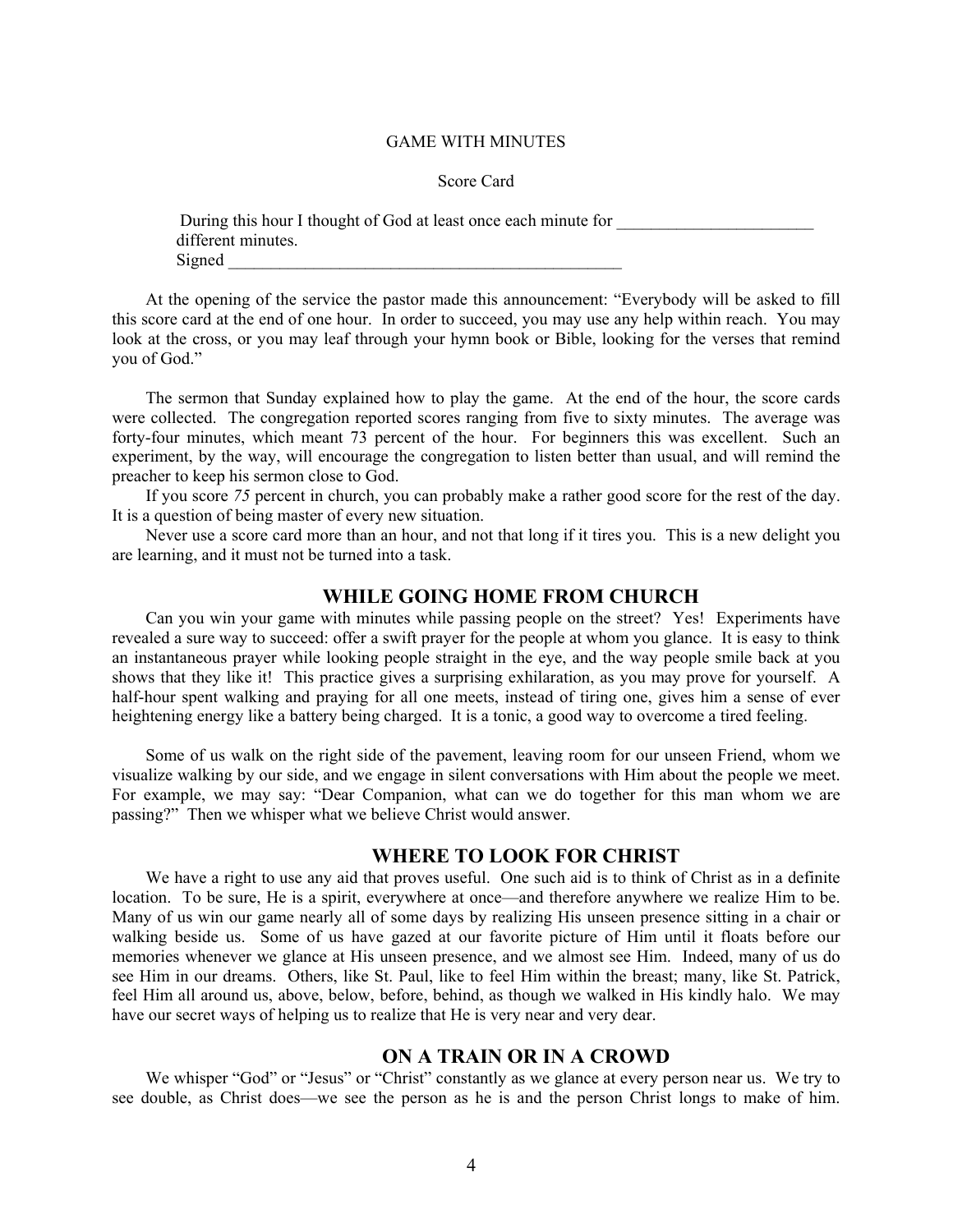Remarkable things happen, until those in tune look around as though you spoke— especially children. The atmosphere of a room changes when a few people keep whispering to Him about all the rest. Perhaps there is no finer ministry than just to be in meetings or crowds, whispering "Jesus," and then helping people whenever you see an opportunity. When Dr. Chalmers answers the telephone he whispers: "A child of God will now speak to me." We can do that when anybody speaks to us.

If everybody in America would do the things just described above, we should have a "heaven below." This is not pious poetry. We have seen what happens. Try it during all this week, until a strange power develops within you. As messages from England are broadcast in Long Island for all America, so we can become spiritual broadcasters for Christ. Every cell in our brain is an electric battery which He can use to intensify what He longs to say to people who are spiritually too deaf to hear Him without our help.

# **WHILE IN CONVERSATION**

Suppose when you reach home you find a group of friends engaged in ordinary conversation. Can you remember God at least once every minute? This is hard, but we have found that we can be successful if we employ some reminders. Here are aids which have proven useful:

1. Have a picture of Christ in front of you where you can glance at it frequently.

2. Have an empty chair beside you and imagine that your Unseen Master is sitting in it; if possible reach your hand and touch that chair, as though holding His hand. He is there, for He said: "Lo, I am with you always."

3. Keep humming to yourself a favorite prayer hymn-for example, "Have Thine Own Way, Lord, Have Thine Own Way."

4. Silently pray for each person in the circle.

*5.* Keep whispering inside: "Lord, put Thy thoughts in my mind. Tell me what to say."

6. Best of all, tell your companions about the "Game with Minutes." If they are interested, you will have no more trouble. You cannot keep God unless you give Him to others.

# **WHEN AT THE TABLE**

All the previous suggestions are useful at mealtime. If possible, have an empty chair for your Invisible Guest, who said, "Wherever two or three are gathered together, I am in the midst." Another useful aid is to recall what the Quakers believe about every meal. Jesus told us: "Eat this in remembrance of me." They think that He meant, not only consecrated bread, but all food, so that every mouthful is His "body broken for you."

You might read and discuss this booklet. It helps immediately if others at the table agree to try to win this mealtime together.

#### **WHILE READING A BOOK**

When we are reading a newspaper or magazine or book, we read it to Him! We often glance at the empty chair where we visualize Him, or at His picture and continue a running conversation with Him inwardly about the pages we are reading. Kagawa says scientific books are letters from God telling how He runs His universe.

Have you ever opened a letter and read it with Jesus, realizing that He smiles with us at the fun, rejoices with us in the successes, and weeps with us at life's tragedies? If not, you have missed one of life's sweetest experiences.

# **WHEN THINKING**

If you lean back and think about some problem deeply, how can you remember God? You can do it by forming a new habit. All thought employs silent words and is really conversation with your inner self.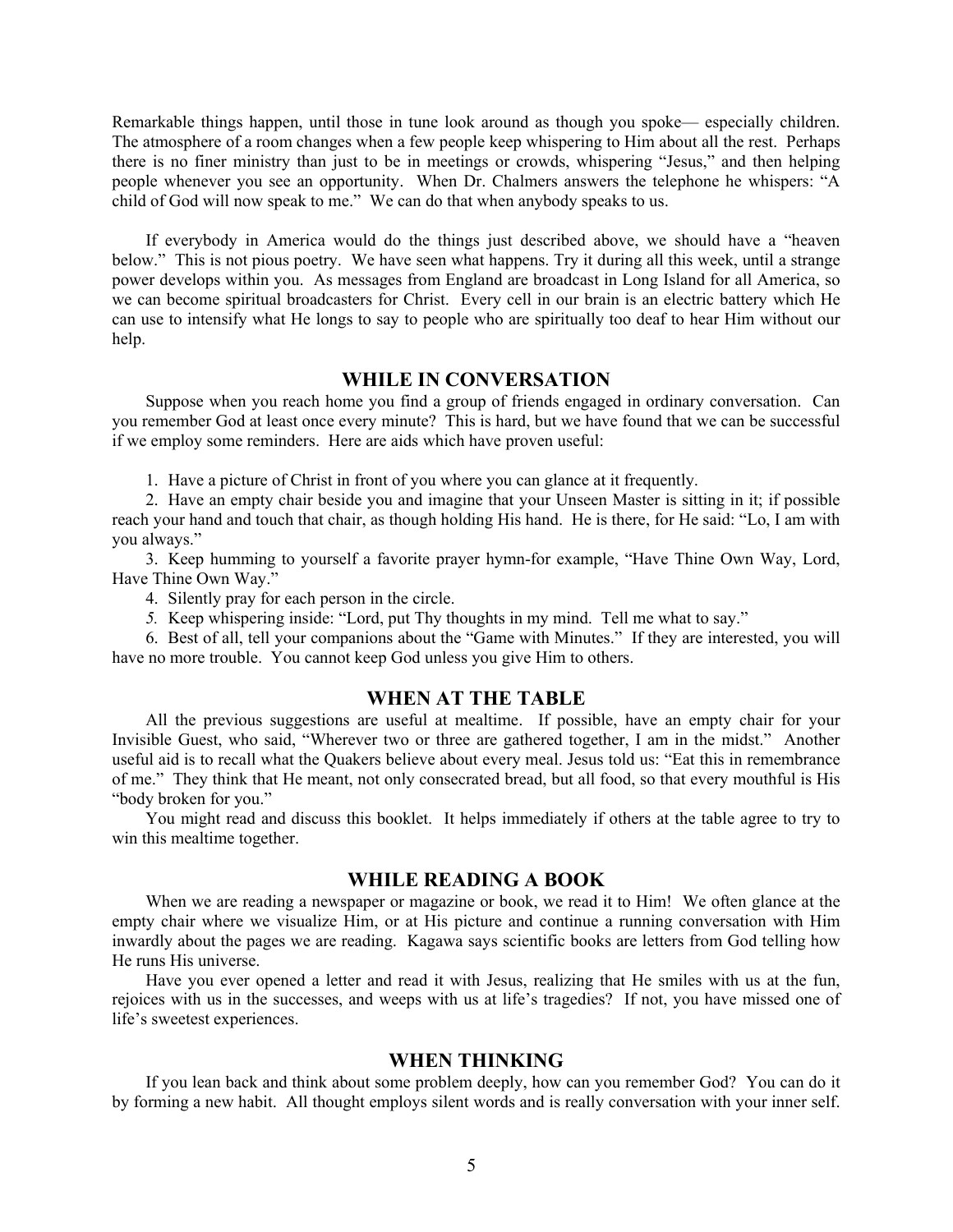Instead of talking to yourself, you will now form the habit of talking to Christ. Many of us who have tried this have found that we think so much better that we never want to try to think without Him again. We are helped if we imagine Him sitting in a chair beside us, talking with us. We say with our tongue what we think Christ might say in reply to our questions. Thus we consult Christ about everything.

No practice we have ever found has held our thinking so uniformly high and wholesome as this making all thought a conversation with God. When evil thoughts of any kind come, we say, "Lord, these thoughts are not fit to discuss with Thee. Think Thy thoughts in my mind." The result is an instantaneous purification.

#### **WHEN WALKING ALONE**

If you are strolling out of doors alone, you can recall God at least once every minute with no effort, if you remember that "beauty is the voice of God." Every flower and tree, river and lake, mountain and sunset, is God speaking. "This is my Father's world, and to my listening ears all nature sings ..." So as you look at each lovely thing, you may keep asking: "Dear Father, what are you telling me through this, and this, and this?"

If you have wandered to a place where you can talk aloud without being overheard, you may speak to the Invisible Companion inside you or beside you. Ask Him what is most on His heart and then answer back aloud with your voice what you believe God would reply to you.

Of course we are not always sure whether we have guessed God's answer right, but it is surprising how much of the time we are very certain. It really is not necessary to be sure that our answer is right, for the answer is not the great thing—He is! God is infinitely more important than His advice or His gifts; indeed, He, himself, is the great gift. The youth in love does not so much prize what his sweetheart may say or may give him, as the fact that she is his and that she is here. The most precious privilege in talking with God is this intimacy which we can have with Him. We may have a glorious succession of heavenly minutes. How foolish people are to lose life's most poignant joy, seeing it may be had while taking a walk alone!

But the most wonderful discovery of all is, to use the words of St. Paul, "Christ liveth in me." He dwells in us, walks in our minds, reaches out through our hands, speaks with our voices, if we obey his every whisper.

# **BE MY LAST THOUGHT**

We make sure that there is a picture of Christ, or a Bible, or a cross or some other object where it will greet our closing eyes as we fall asleep. We continue to whisper any words of endearment our hearts suggest. If all day long we have been walking with Him, we shall find Him the dear companion of our dreams. Sometimes after such a day, we have fallen asleep with our pillows wet from tears of joy, feeling His tender touch on our foreheads. Usually we feel no deep emotion, but always we have a "peace that passeth all understanding." This is the end of a perfect day.

## **MONDAY MORNING**

If on Sunday we have rated over fifty per cent in our game with minutes, we shall be eager to try the experiment during a busy Monday. As we open our eyes and see a picture of Christ on the wall, we may ask: "Now, Master, shall we get up." Some of us whisper to Him our every thought about washing and dressing in the morning, about brushing our shoes and choosing our clothes. Christ is interested in every trifle, because He loves us more intimately than a mother loves her babe, or a lover his sweetheart, and is happy only when we share every question with Him.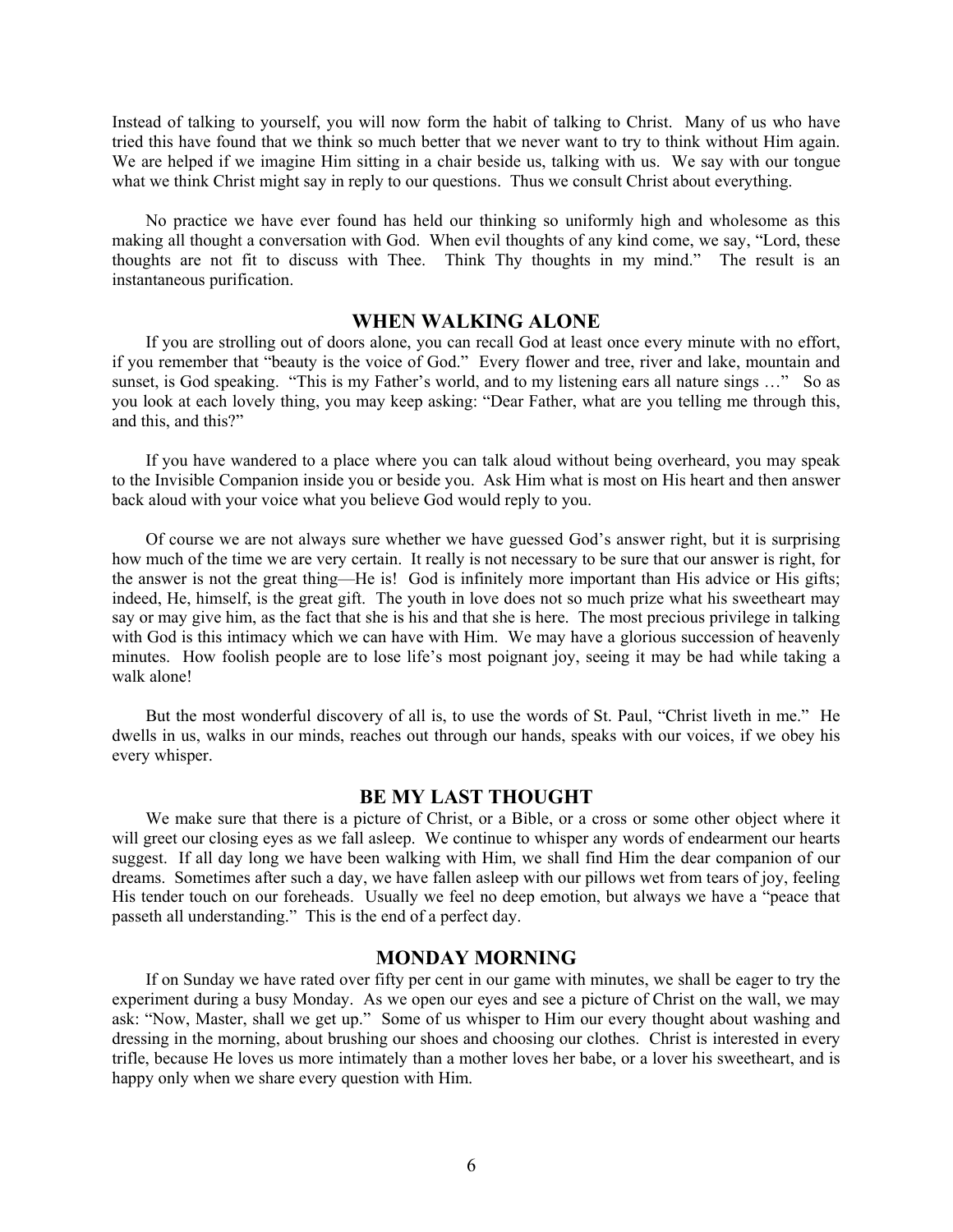## **MEN AT WORK**

Countless thousands of men keep God in mind while engaged in all types of work, mental or manual, and find that they are happier and get better results. Those who endure the most intolerable ordeals gain new strength when they realize that their Unseen Comrade is by their side. To be sure, no man whose business is harmful or whose methods are dishonest, can expect God's partnership. But if an enterprise is useful, God eagerly shares in its real progress. The carpenter can do better work if he talks quietly to God about each task, as Jesus certainly did when He was a carpenter. Many of us have found that we can compose a letter or write a book better when we say: "God, think Thy thoughts in my mind What dost Thou desire written? Here is my hand; use it. Pour Thy wisdom through my hand." Our thoughts flow faster, and what we write is better. God loves to be a co-author!

# **MERCHANTS AND BANKERS**

A merchant who waits on his customers and prays for them at the same time, wins their affection and their business. A salesman who prays for those with whom he is dealing has far more likelihood of making a sale. A bookkeeper or banker can whisper to God about every column of figures and be certain that God is even more interested in the figures than he is. The famous astronomer, Sir James Jeans, calls God the "super-mathematician of the universe, making constant use of mathematical formulae that would drive Einstein mad."

#### **IN THE HOME**

Many women cultivate Christ's companionship while cooking, washing dishes, sweeping, sewing, and caring for children. Aids which they find helpful are:

1. Whispering to God about each small matter, knowing that He loves to help.

2. Humming or singing a favorite prayer hymn.

3. Showing the children how to play the game with minutes, and asking them to share in playing it. Children love this game and develop an inner control when they play it which renders discipline almost needless.

4. Having pictures of Christ about the house, as a constant reminder.

5. Saying to God, "Think Thy thoughts in mind."

# **WHEN IN SCHOOL**

An increasing army of students in school who are winning this game, tell us how they do it. Here is their secret:

When in study period, say: "God I have just forty precious minutes. Help my wavering thoughts to concentrate so that I may not waste a moment. Show me what is worth remembering in this first paragraph"—then read the lesson to God, instead of reading it to yourself.

When going to recitation, whisper: "Make my mind clear, so that I will be able to recall all I Have studied. Take away fear."

When rising to recite before a group say: "God speak through my lips."

When taking an examination, say all during the hour, "Father, keep my mind clear, and help me to remember all that I have learned. How shall we answer this next question?" Visualize Him looking over your shoulder every minute you are writing. God will not tell you what you have never studied but He does sharpen your memory and take away your stage fright when you ask Him. Have you not discovered that when you pray about some forgotten name it often flashes into your memory?

To be sure, this prevents us from being dishonest or cheating, for if we are not honest we cannot expect His help. But that is a good reason for playing the game with minutes. Character is a hundred times more valuable than knowledge or high grades.

To be popular with the other students, acquire the habit of breathing a momentary prayer for each student you meet, and while you are in conversation with him. Some instinct tells him you are interested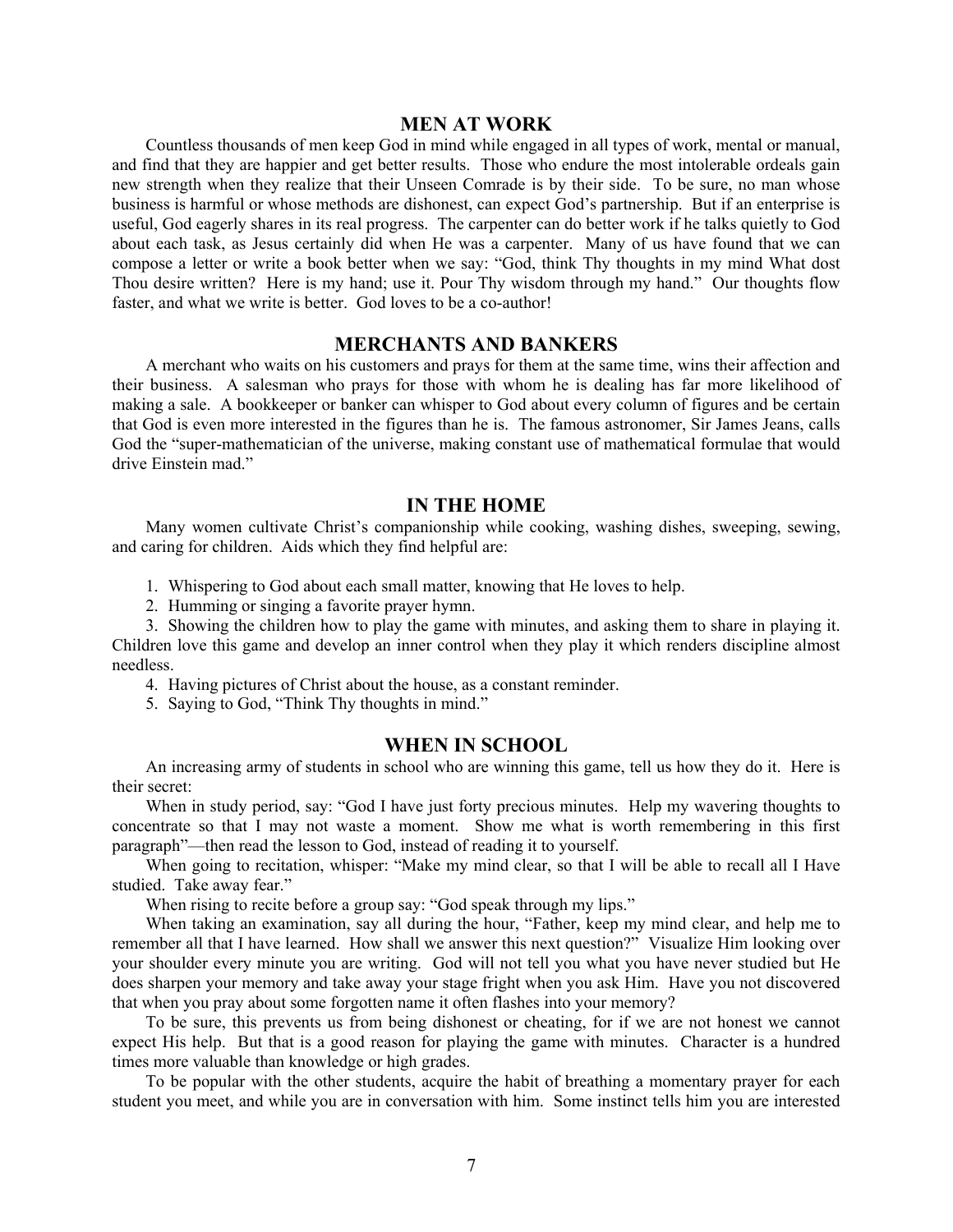in his welfare and he likes you for it.

# **PRAYING HORSESHOES**

A very powerful way to pray is for a group of friends to join hands, while seated in the shape of a horseshoe. Some of us have an altar at the open end of the horseshoe, with a cross or a picture of Jesus, or a Bible, or a globe of the world. The horseshoe opens toward the cities, countries, and people most in need or prayer.

This horseshoe of prayer reminds us of the great magnets which can lift a locomotive when the electric power is turned on. We are seeking to be used by the inpouring Holy Spirit to lift the world, and to draw all men to Christ.

It also reminds us of the radio broadcast which, when the power is on, leaps around the world. We offer ourselves as God's broadcasting station.

The gentle tingle which we usually feel reminds us of the glow and soft purr in the tubes of a radio when the power is on.

Every Christian family at mealtime may form a prayer radio broadcast by joining hands. Young people's societies will love it. It will vitalize every Sunday School class to spend ten minutes in broadcasting. Defunct prayer meetings will come to life when they become horseshoe magnets of prayer. Schools and colleges, public or private, will find prayer horseshoes popular with the students. Here is something that Christians and Jews can do together. Worship can thus be made the most thrilling experience of their lives.

The group may prepare a list of the most urgent world needs and of key persons. An excellent plan at breakfast is for someone to read from the newspaper the problems and persons which are most in need of prayer that morning.

The leader may say words like these: "Lord, in this terribly critical hour we want to do everything we can. We pray Thee, use us to help the President to be hungry for Thee, to listen and hear and obey Thee. We lift the President into Thy presence."

Then all may praise with their clasped hands toward heaven. And so with the entire list.

After the prayer list is completed, the globe of the world may be lifted toward God while somebody prays the Lord's prayer.

# **DURING PLAY HOURS**

God is interested in our fun as much as we are. Many of us talk to him during our games. Some of the famous football players long ago discovered that they played better if they prayed all during the game. Some of the famous runners pray during races. If a thing brings health and joy and friendship and a fresh mind, God is keenly interested, because he is interested in us. While on the playground, do not ask to win, but whisper: "God, get Thy will done exactly. Help us all to do our best. Give us what is far more important than defeating our opponents —make us clean sportsmen and make us good friends."

#### **GOD AND LOVE**

Sweethearts who have been wise enough to share their love with God have found it incomparably more wonderful. Since "God is Love" He is in deepest sympathy with every fond whisper and look. Husbands and wives, too, give rapturous testimony of homes transformed by praying silently when together. In some cases where they had begun to give each other "nerves," they have found, after playing this game when they are alone together by day or by night, that their love grew strangely fresh, rich, beautiful, "like a new honeymoon." God is the maker of all true marriages, and He gives His highest joy to a man and wife who share their love for each other with Him, who pray inwardly each for the other when they are together looking into one another's eyes. Married love becomes infinitely more wonderful when Christ is the bond every minute and it grows sweeter as the years go by to the very last day. Imagine, too, what this does for the children!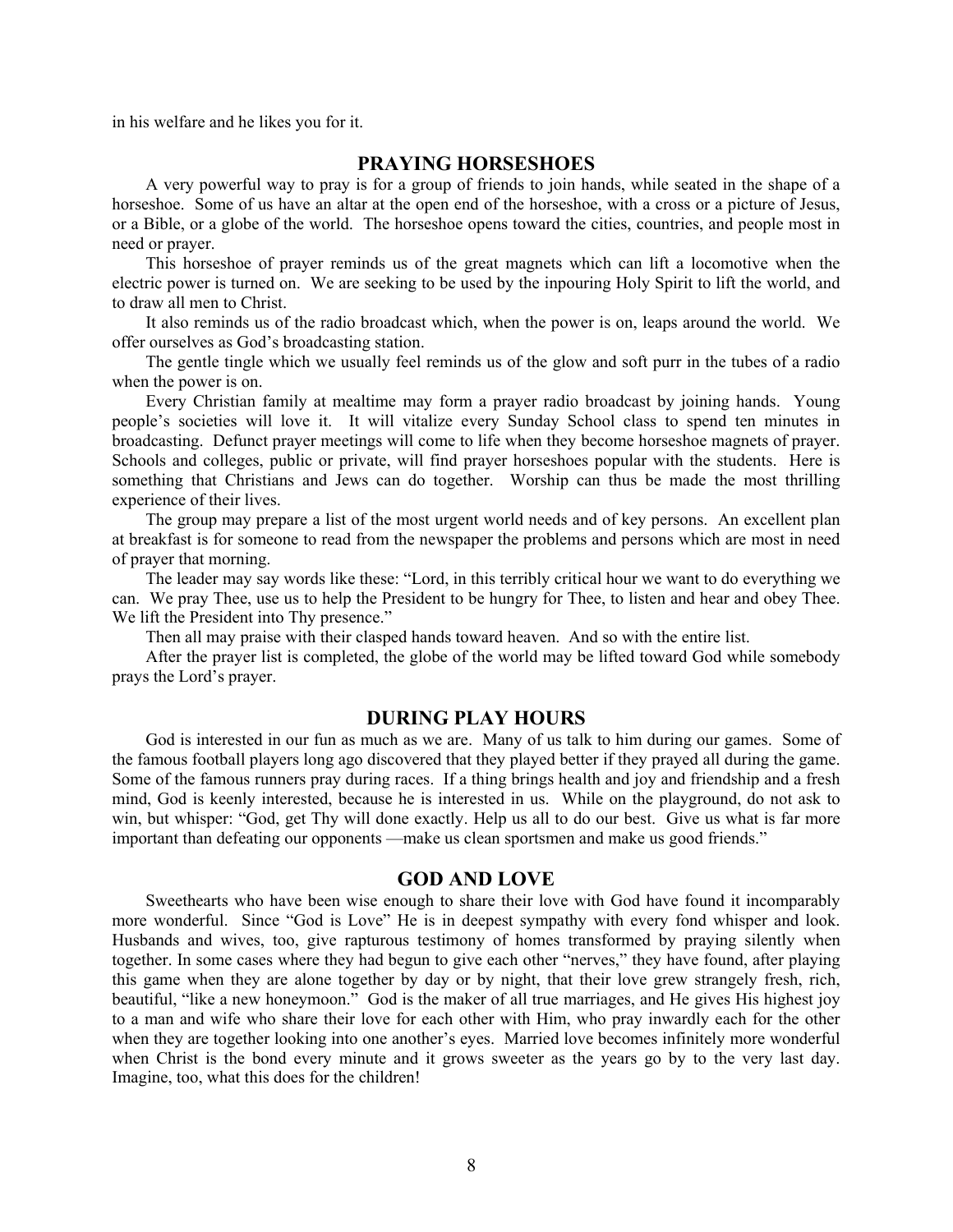#### **TROUBLES**

Troubles and pain come to those who practice God's presence, as they came to Jesus, but these seem trivial as compared to their new joyous experience. If we have spent our days with Him, we find that when earthquakes, fires, famines or other catastrophes threaten us, we are not terrified any more than Paul was in time of shipwreck. "Perfect love casteth out Fear."

This booklet on the Game with Minutes is good for people suffering from illness at home or in hospitals. Nurses remind us that the thoughts of people turn toward God when sick as at no other time. Patients who are convalescing have many idle hours when their minds reach up toward God. Playing this game produces a perfect mental state for rapid recovery.

Those who are seeking to be aware of God constantly have found that their former horror at death has vanished. We may have a new mystic intimacy with our departed loved ones, for though unseen to us, they are with Christ and since He is with us they are with us as well.

# **SOME PRICES WE MUST PAY TO WIN THIS GAME**

The first price is pressure of our wills, gentle but constant. What game is ever won without effort and concentration?

The second price is perseverance. A low score at the outset is not the least reason for discouragement; everybody gets a low score for a long while. Each week grows better and requires less strain.

The third price is perfect surrender. We lose Christ the moment our wills rebel. If we try to keep even a remote corner of life for self or evil, and refuse to let God rule us wholly, that small worm will spoil the entire fruit. We must be utterly sincere.

The fourth price is tell others. When anybody complains that he is losing the game, we flash this question back at him: "Are you telling your friends about it?" For you cannot keep Christ unless you give Him away.

The fifth price is to be in a group. We need the stimulus of a few intimate friends who exchange their experiences with us.

#### **THE PRIZES WE WIN**

It is obvious that this is unlike other games in many respects. One difference is that we all win. We may not win all or even half of our minutes but we do win a richer life, which is all that really matters. There are no losers excepting those who quit. Let us consider some of those prizes:

1. We develop what Thomas A. Kempis calls a "familiar friendship with Jesus." Our Unseen Friend becomes dearer, closer and more wonderful every day until at last we know Him as "Jesus, lover of my soul" not only in songs, but in blissful experiences. Doubts vanish, we are more sure of Him being with us than of anybody else. This warm, ardent friendship ripens rapidly until people see its glory shining in our eyes—and it keeps on growing richer and more radiant every month.

2. All we undertake is done better and more smoothly. We have daily evidence that God helps our work, piling one proof upon another until we are sure of God, not from books or preachers, but from our own experience.

3. When we are playing this game our minds are pure as a mountain stream every moment.

4. The Bible and Christian hymns seem like different books, for they begin to sparkle with the beautiful thoughts of saints who have had glorious experiences with God. We begin to understand their bliss for we share it with them.

*5.* All day long we are contented, whatever our lot may be, for He is with us. "When Jesus goes with me, I'll go anywhere."

6. It becomes easy to tell others about Christ because our minds are flooded with Him. "Out of the fullness of the heart the mouth speaketh."

7. Grudges, jealousies, hatred, and prejudices melt away. Little hells turn into little heavens.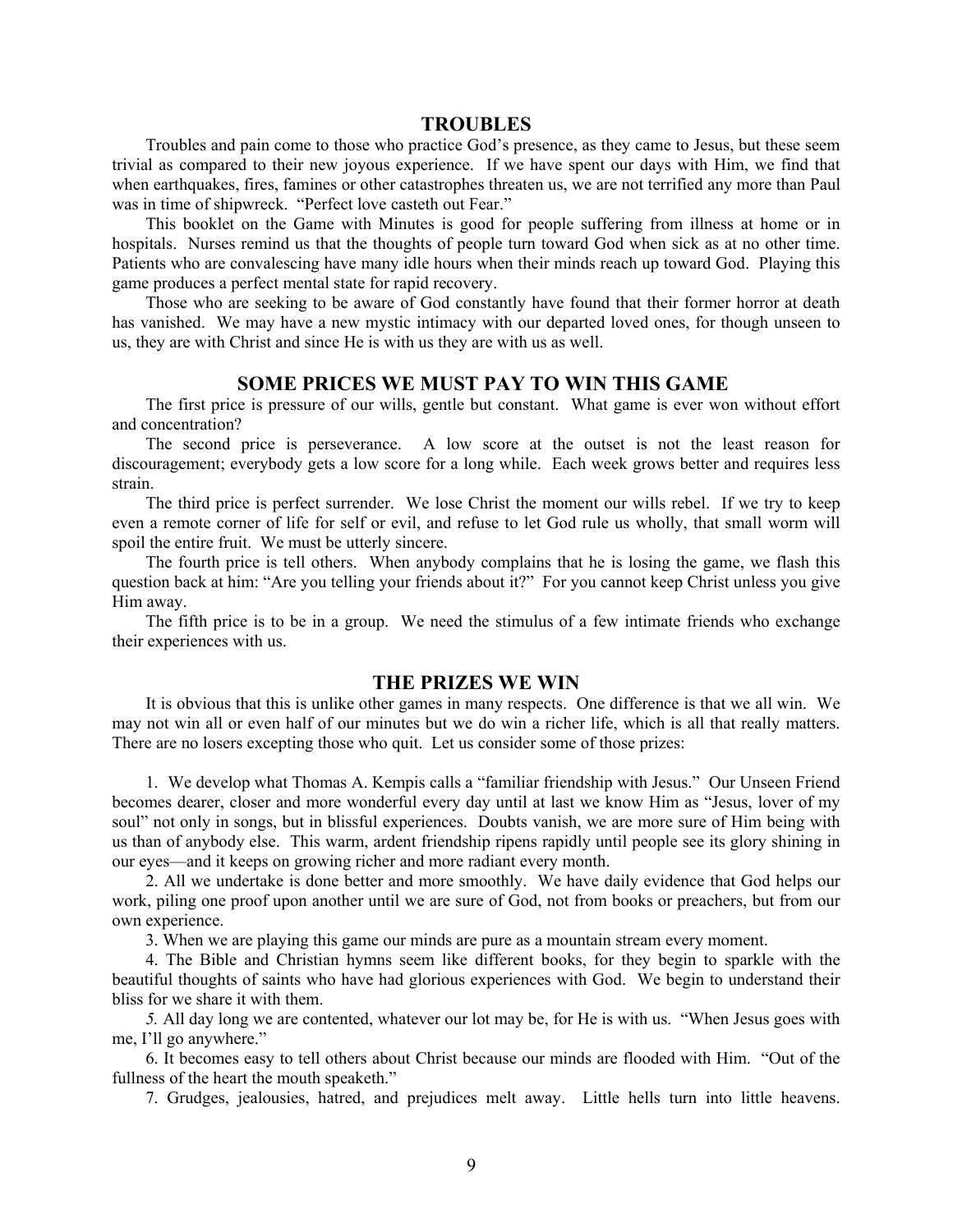Communities have been transformed where this game was introduced. Love rises like a kindly sea and at last drowns all the demons of malice and selfishness. Then we see that the only hope for this insane world is to persuade people to "practice the presence of God."

8. "Genius is ninety per cent concentration." This game, like all concentration upon one objective, eventually results in flashes of new brilliant thought which astonish us, and keep us tiptoe with expectancy for the next vision which God will give us.

#### **INFINITE VARIETY**

The notion that religion is dull, stupid and sleepy is abhorrent to God, for He has created infinite variety and He loves to surprise us. If you are weary of some sleepy form of devotion, probably God is as weary of it as you are. Shake out of it, and approach Him in one of the countless fresh directions. When our minds lose the edge of their zest, let us shift to another form of fellowship as we turn the dial of the radio.

Every tree, every cloud, every bird, every orchestra, every child, every city, every soap bubble is alive with God to those who know his language.

#### **IT IS FOR ANYBODY**

Humble folk often believe that walking with God is above their heads, or that they may "lose a good time" if they share all their joys with God. What tragic misunderstanding, to regard Him as a killer of happiness! A growing chorus of joyous voices round the world fairly sing that spending their hours with God is the most thrilling joy ever known, and that beside it a baseball game or a horse race is stupid.

#### **RADIANT RELIGION**

This game is not a grim duty. Nobody need play it unless he seeks richer life. It is a delightful privilege. If you forget to play it for minutes or hours or days, do not groan or repent, but begin anew with a smile. It is a thrilling joy—don't turn it into a sour faced penance. With God, every minute can be a fresh beginning. Ahead of you lie limitless anticipations. Walt Whitman looked up into the starry skies and fairly shouted.

"Away, 0 Soul, hoist instantly the Sail!

O daring joy but safe!

Are they not all the seas of God?

0 farther, farther, farther sail!"

# **WHAT IS MEANT BY WINNING**

You win your minute if, during that minute you either:

- 1. Pray.
- 2. Recall God.
- 3. Sing or hum a devotional hymn.
- 4. Talk or write about God.
- *5.* Seek to relieve suffering of any kind in a prayerful sprit.
- 6. Work with the consciousness of God's presence.
- 7. Whisper to God.
- 8. Feel yourself encompassed by God.
- *9.* Look at a picture or a symbol of Christ.
- 10. Read a scripture verse or poem about God.
- 11. Give somebody a helping hand for the Lord's sake.
- 12. Breathe a prayer for the people you meet.
- 13. Follow the leading of the Inner Voice,